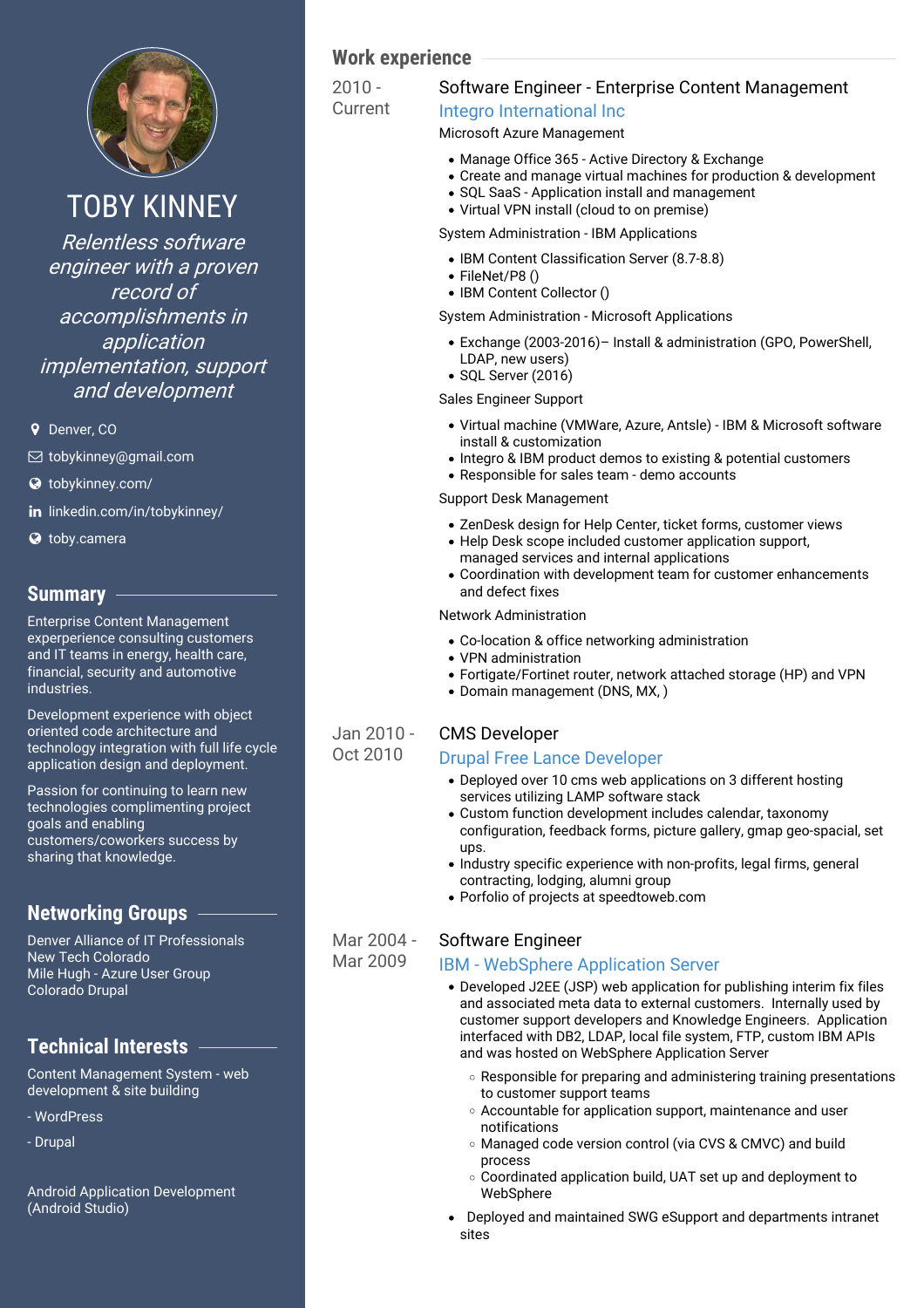- Functions include eSupport content pages rendered with company style sheet standards
- Designed dynamically rendered web pages. Content Email notifications using web subscription form with user login.
- Developed web input forms with taxonomy (meta data) import from remote DBs. Output to XML docs and Java export to Domino DB. User validation with JavaScript.
- Web accessibility analysis/remediation using TeamStudio Analyzer, WebKing for Domino DBs
- Developed a SWG WebMetrics application for reporting eSupport content user metrics and feedback. Java - JDBC batch programs to export data from Notes DB to DB2.
- Perl development included file system search function to web output display and web form parse to XML docs
- Accountable for product support RSS pages including UAT and trouble shooting
- Managed up to four application developers
	- Responsible for developer assignments, code architecture, project sizing, deployment status
	- $\circ$  Interviewed, provided end of assignment input and responsible for team member on-boarding
- Developed Notes 8 Composite applications (component libraries, wire frame, widgets)
- Maintain and responsible for 6 dev, test, and staging servers (Windows Server 2003, 2000)
	- Set up back up strategy (TSM), installed APARs and provide disk space management
	- o Installed software stack including DB2, WebSphere Application Server, IBM HTTP Server, LDAP, TSM, and Perl. Responsible for product upgrade installs.
	- Managed remote access and ID support for dept users. Responsible for team's capital requests.

#### Feb 1999 - Software Developer

May 2002

## [AllianceTech](http://www.alliancetech.com/)

- Application development on a Domino based solution repository, IBM Global Solutions Directory, with web access search functionality. The application utilized Global Workbench for translation into 9 languages (3 double byte types) with 8 DB's each.
- Corporate standardization upgrade and redesign (component modularization) of all web pages. Developed Java batch agents to manage content of ISV demographic information and update Solution data. Created a custom Email notification Domino DB to provide automation for ensuring current Solution data with call center follow up workflow functionality. Responsible for server/domain configuration for FVT/UAT and performance testing.
- Development of a web application for ISV's with member authentication. Interface included JDBC queries to DB2, webcall messages and Java compiled in Domino application. Web pages developed using JavaScript, layers, and style sheets. International usage required double-byte language support.

## 1999 - 2001 Solution Developer

## Team Tech [International](http://www.alliancetech.com/)

- Application project experience included a Domino DB based TDCJ case tracking application, data migration for an AMAT hazmat tool to an Access DB using macros, Notes mail client and ALR application roll out on site at TX DPS.
- Trade show network installation and support for IBM (Solutions, PartnerWorld), Gartner Group, Texas Bar Assoc. Event kiosk solution support included e-mail and class registration DB functionality. Coordinated hands-on lab set up using ghost images and managing hardware compatibility.
- Managed and developed a Domino based IBM PartnerWorld newsletter application with a 40K+ subscription base. The customizable newsletter included web access for subscriber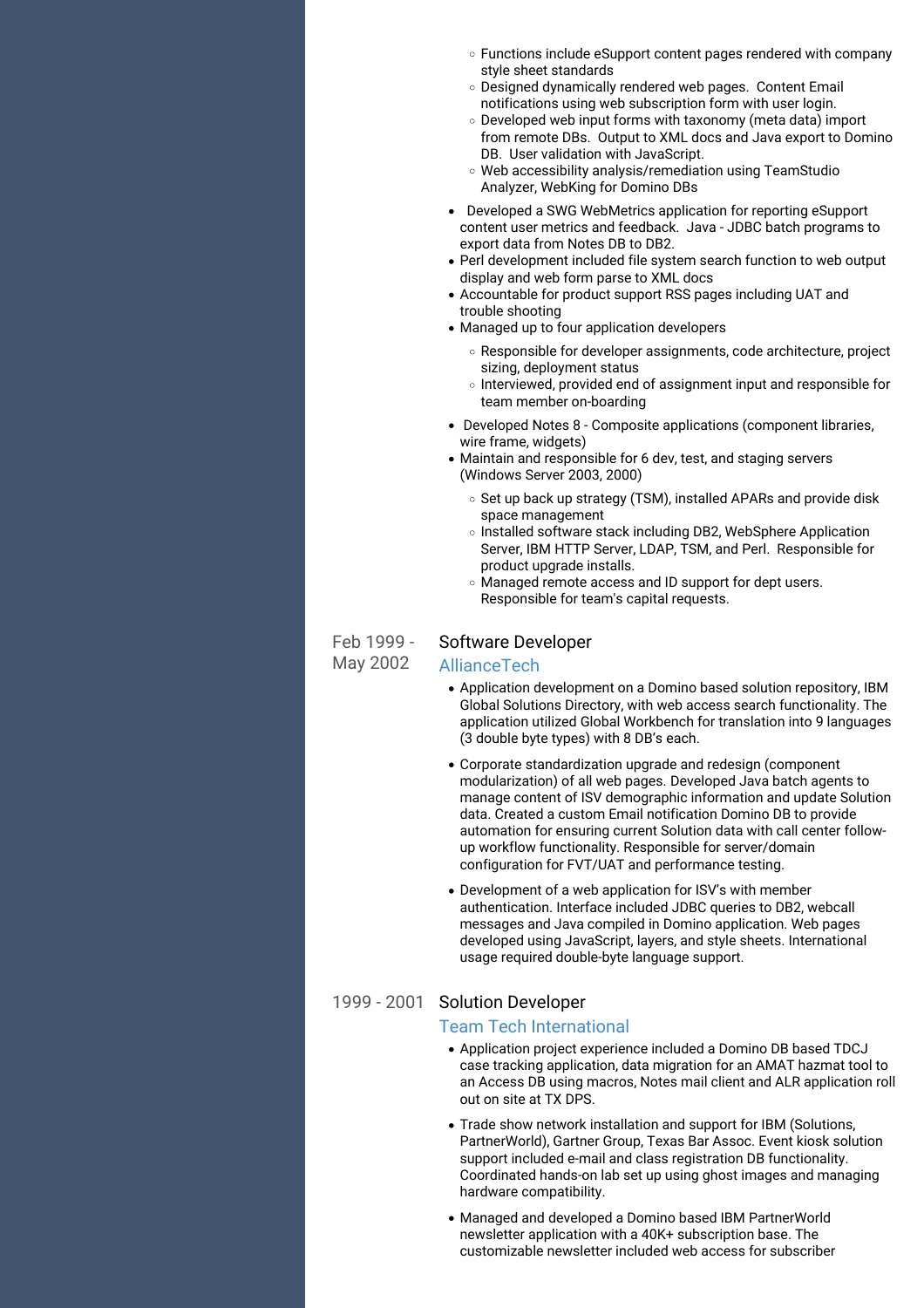interface. The application also included a Notes client based content entry interface with e-mail workflow approval process. Developed Net.Data application used as a reporting tool for subscriber queries from DB2.

#### Jun 1997 - Sep 1998 Project Manager

### FSI [International](http://www.fsi-intl.com/)

- Experience includes roll out, testing and field modification of chemical monitoring, safety systems, industrial process equipment controls, event status logging, and alert paging functionality.
- Installation and commissioning of bulk chemical distribution systems in semiconductor manufacturing facilities for customers including Motorola, Texas Instruments, AMD, Dallas Semiconductor, VLSI.
- Coordinating customer design requirements with engineering teams. Managed scope, schedule compliance and quote development. Managed mechanical and electrical contractors.

#### May 1991 - Systems Engineer

[Kellogg](http://www.kbr.com/Services/Engineering/) Brown and Root, KBR

### May 1997

- Conceptual planning of utility systems for ammonia plants, and development of project scope requirements. Hydraulic modeling of process and offsite systems, P&ID layout and development, block flow diagram development, and equipment load sheet origination.
- Software design of intranet web page for departmental news and procedures.

Project Engineer

- Responsible for a \$2 million petrochemical plant safety upgrade project for Exxon. Coordinated client-engineering technologies to issue a 'process design package' for use in detailed engineering. Design included control layout, environmental study and engineering justification calculations.
- Design experience for petrochemical and pharmaceutical manufacturing facilities. Application experience includes pipe systems stress analysis, ACAD design, PDS (3-D) modeling of facilities. Project coordination for design requirements with vendor. Customers included Shell, Mobil, Marathon.

## **Education**

1986 - May 1991 BSME [University](http://www.ufl.edu/) of Florida

## **Philanthropy & Interests**

### Charity Event Photography

- Foundation Fighting Blindness Denver Chapter
- Blind Institute of Technology
- Ataxia Foundation Denver Chapter

### **Outdoors**

- Trail running
- Urban biking
- Camping
- Backpacking
- Snow shoeing

## **Community Involvement**

- Home Owners Association Board
- Investment Club Board
- Church Usher, Youth Coordinator